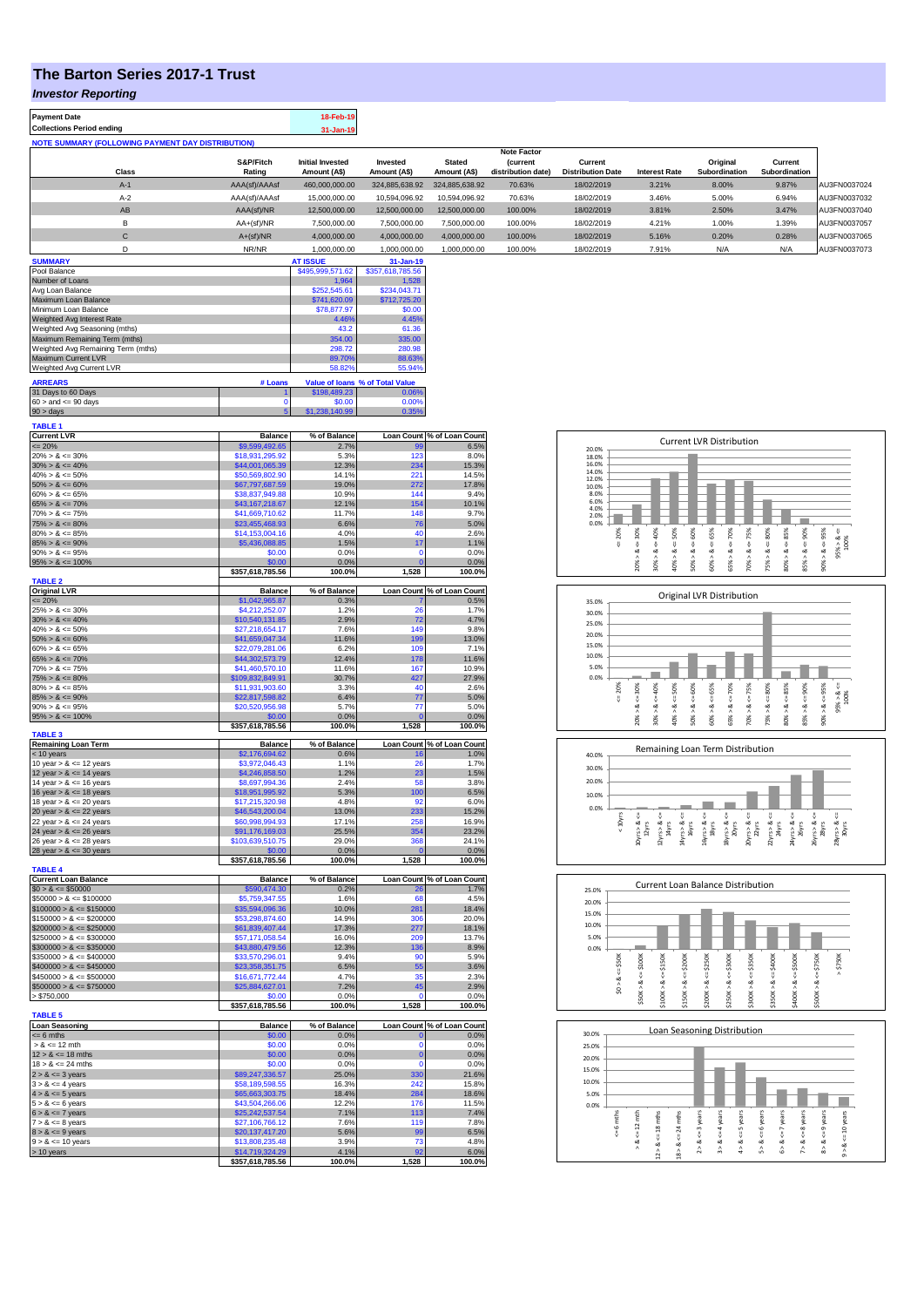## **The Barton Series 2017-1 Trust**

## *Investor Reporting*

| <b>Payment Date</b>                         |                  | 18-Feb-19         |          |                                         |
|---------------------------------------------|------------------|-------------------|----------|-----------------------------------------|
| <b>Collections Period ending</b>            |                  |                   |          |                                         |
|                                             |                  | 31-Jan-19         |          |                                         |
| TABLE <sup>(</sup>                          |                  |                   |          |                                         |
| Postcode Concentration (top 10 by value)    | <b>Balance</b>   | % of Balance      |          | Loan Count % of Loan Count              |
| 2650                                        | \$7,725,811.54   | 2.2%              | 38       | 2.5%                                    |
| 5108                                        | \$6,313,742.63   | 1.8%              | 37       | 2.4%                                    |
| 2914                                        | \$6,264,996.73   | 1.8%              | 18       | 1.2%                                    |
| 2905                                        | \$6,204,058.15   | 1.7%              | 23       | 1.5%                                    |
| 6210                                        | \$6,173,405.77   | 1.7%              | 32       | 2.1%                                    |
| 2615                                        | \$5,989,892.73   | 1.7%              | 25       | 1.6%                                    |
| 2602                                        | \$5,602,418.92   | 1.6%              | 20       | 1.3%                                    |
| 2617                                        | \$5,373,577.96   | 1.5%              | 18       | 1.2%                                    |
| 5109                                        | \$5,364,359.05   | 1.5%              | 29       | 1.9%                                    |
| 6208                                        | \$4,321,823.28   | 1.2%              | 15       | 1.0%                                    |
|                                             |                  |                   |          |                                         |
| <b>TABLE 7</b>                              |                  |                   |          |                                         |
| <b>Geographic Distribution</b>              | <b>Balance</b>   | % of Balance      |          | Loan Count % of Loan Count<br>236 15.4% |
| <b>Australian Capital Territory</b>         | \$62,563,074.46  | 17.5%             |          |                                         |
| New South Wales                             | \$57,476,913.27  | 16.1%             | 238      | 15.6%                                   |
| Northern Territory                          | \$940,130.18     | 0.3%              |          | 0.3%                                    |
| Queensland                                  | \$11,660,556.45  | 3.3%              | 47       | 3.1%                                    |
| South Australia                             | \$146,195,229.95 | 40.9%             | 706      | 46.2%                                   |
| Tasmania                                    | \$741,122.06     | 0.2%              |          | 0.1%                                    |
|                                             |                  |                   |          |                                         |
| Victoria                                    | \$9,434,917.76   | 2.6%              | 34       | 2.2%                                    |
| Western Australia                           | \$68,606,841.43  | 19.2%             | 261      | 17.1%                                   |
|                                             | \$357,618,785.56 | 100.0%            | 1,528    | 100.0%                                  |
| <b>TABLE 8</b>                              |                  |                   |          |                                         |
| Metro/Non-Metro/Inner-City                  | <b>Balance</b>   | % of Balance      |          | Loan Count % of Loan Count              |
| Metro                                       | \$279,671,391.65 | 78.2%             | 1180     | 77.2%                                   |
| Non-metro                                   | \$77,042,929.58  | 21.5%             | 344      | 22.5%                                   |
| Inner city                                  | \$904,464.33     | 0.3%              |          | 0.3%                                    |
|                                             | \$357,618,785.56 | 100.0%            | 1,528    | 100.0%                                  |
| <b>TABLE 9</b>                              |                  |                   |          |                                         |
| <b>Property Type</b>                        | <b>Balance</b>   | % of Balance      |          | Loan Count % of Loan Count              |
| <b>Residential House</b>                    | \$327,736,505.67 | 91.6%             | 1390     | 91.0%                                   |
| <b>Residential Unit</b>                     | \$27,044,585.15  | 7.6%              | 126      | 8.2%                                    |
| Rural                                       | \$197,300.98     | 0.1%              |          | 0.1%                                    |
| Semi-Rural                                  | \$0.00           | 0.0%              | $\Omega$ | 0.0%                                    |
| <b>High Density</b>                         | \$2,640,393,76   | 0.7%              | 11       | 0.7%                                    |
|                                             | \$357,618,785.56 | 100.0%            | 1,528    | 100.0%                                  |
| TABLE 10                                    |                  |                   |          |                                         |
| <b>Occupancy Type</b>                       | <b>Balance</b>   | % of Balance      |          | Loan Count % of Loan Count              |
| Owner Occupied                              | \$293,101,917.40 | 82.0%             | 1238     | 81.0%                                   |
| Investment                                  | \$64.516.868.16  | 18.0%             | 290      | 19.0%                                   |
|                                             |                  |                   |          |                                         |
|                                             | \$357,618,785.56 | 100.0%            | 1,528    | 100.0%                                  |
| TABLE 11                                    |                  |                   |          |                                         |
| <b>Employment Type Distribution</b>         | <b>Balance</b>   | % of Balance      |          | Loan Count % of Loan Count              |
| Contractor                                  | \$8,640,552.81   | 2.4%              |          | 2.4%                                    |
| Pay-as-you-earn employee (casual)           | \$14,676,639.32  | 4.1%              | 68       | 4.5%                                    |
| Pay-as-you-earn employee (full time)        | \$274,283,060.34 | 76.7%             | 1136     | 74.3%                                   |
| Pay-as-you-earn employee (part time)        | \$26,082,440.73  | 7.3%              | 123      | 8.0%                                    |
| Self employed                               | \$14,078,929.36  | 3.9%              | 64       | 4.2%                                    |
| No data                                     | \$19,857,163.00  | 5.6%              | 101      | 6.6%                                    |
| Director                                    | \$0.00           | 0.0%              | O        | 0.0%                                    |
|                                             | \$357,618,785.56 | 100.0%            | 1,528    | 100.0%                                  |
| TABLE <sub>12</sub>                         |                  |                   |          |                                         |
| <b>LMI Provider</b>                         | <b>Balance</b>   | % of Balance      |          | Loan Count % of Loan Count              |
| QBE                                         | \$329,548,896.65 | 92.2%             | 1427     | 93.4%                                   |
| Genworth                                    | \$28,069,888.91  | 7.8%              | 101      | 6.6%                                    |
|                                             | \$357,618,785.56 |                   |          | 100.0%                                  |
|                                             |                  |                   |          |                                         |
|                                             |                  | 100.0%            | 1,528    |                                         |
| TABLE <sub>13</sub>                         |                  |                   |          |                                         |
| <b>Arrears</b>                              | <b>Balance</b>   | % of Balance      |          | Loan Count % of Loan Count              |
| <= 0 days                                   | \$345,547,653.29 | 96.6%             | 1484     | 97.1%                                   |
| $0 >$ and $\leq$ 30 days                    | \$10,634,502.05  | 3.0%              | 38       | 2.5%                                    |
| $30 >$ and $\leq 60$ days                   | \$198,489.23     | 0.1%              | 1        | 0.1%                                    |
| $60 >$ and $\leq 90$ days                   | \$0.00           | 0.0%              | n        | 0.0%                                    |
| $90 > \text{days}$                          | \$1,238,140.99   | 0.3%              |          | 0.3%                                    |
|                                             | \$357,618,785.56 | 100.0%            | 1,528    | 100.0%                                  |
| TABLE 14                                    |                  |                   |          |                                         |
| <b>Interest Rate Type</b>                   | <b>Balance</b>   | % of Balance      |          | Loan Count % of Loan Count              |
| Variable                                    | \$262,222,358.90 | 73.3%             | 1141     | 74.7%                                   |
| Fixed                                       | \$95,396,426.66  | 26.7%             | 387      | 25.3%                                   |
|                                             | \$357,618,785.56 | 100.0%            | 1,528    | 100.0%                                  |
| TABLE <sub>15</sub>                         |                  |                   |          |                                         |
| <b>Weighted Ave Interest Rate</b>           | Balance          | <b>Loan Count</b> |          |                                         |
| <b>Fixed Interest Rate</b>                  | 4.33%            | 387               |          |                                         |
|                                             |                  |                   |          |                                         |
| TABLE 16                                    |                  |                   |          |                                         |
| Foreclosure, Claims and Losses (cumulative) | Balance          | <b>Loan Count</b> |          |                                         |
| Properties foreclosed                       | 60.00            |                   |          |                                         |
| Claims submitted to mortgage insurers       | \$0.00           | $\Omega$          |          |                                         |
| Claims paid by mortgage insurers            | \$0.00           | $\overline{0}$    |          |                                         |
| loss covered by excess spread               | \$0.00           | $\mathbf 0$       |          |                                         |

Please note: Stratified data excludes loans where the collateral has been sold and there is an LMI claim pending.